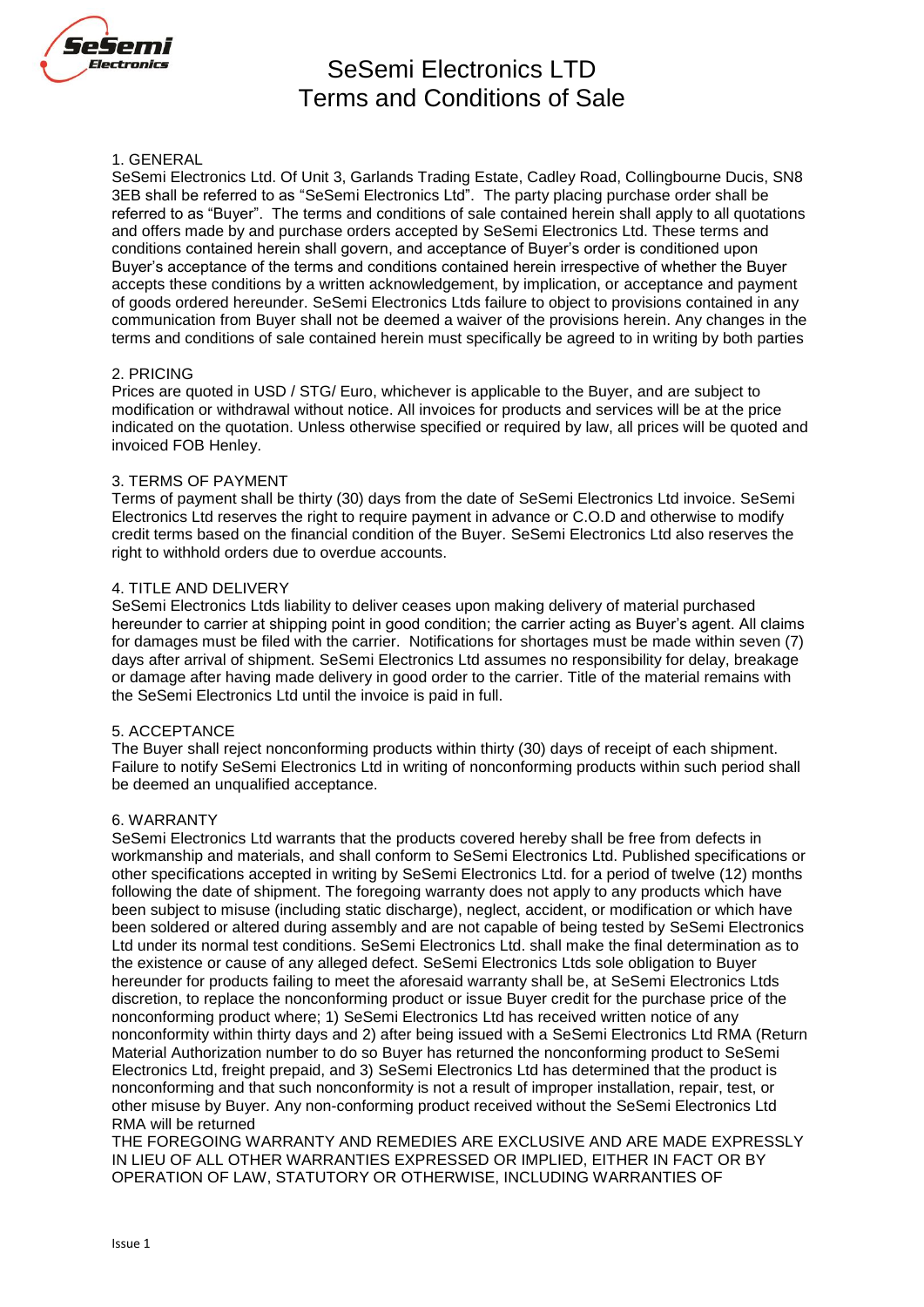

# SeSemi Electronics LTD Terms and Conditions of Sale

MERCHANTABILITY AND FITNESS FOR USE OR A PARTICULAR PURPOSE. SESEMI ELECTRONICS LTD NEITHER ASSUMES NOR AUTHORIZES ANY OTHER PERSON TO ASSUME FOR IT ANY OTHER LIABILITY IN CONNECTION WITH THE SALE, INSTALLATION OR USE OF ITS PRODUCTS AND SESEMI ELECTRONICS LTD MAKES NO WARRANTY WHATSOEVER FOR PRODUCTS NOT MANUFACTURED BY SESEMI ELECTRONICS LTD. SESEMI ELECTRONICS LTD SHALL NOT BE LIABLE FOR DAMAGES DUE TO DELAYS IN DELIVERIES OR USE AND SHALL IN NO EVENT BE LIABLE FOR ANY DAMAGES OF ANY KIND, WHETHER ARISING FROM CONTRACT, TORT OR NEGLIGENCE.

## 7. FORCE MAJURE

All orders will be shipped from UK. SeSemi Electronics Ltd will use its best efforts to fill all orders according to the agreed schedule and quantity. SeSemi Electronics Ltd shall not be responsible for any failure to perform due to unforeseen circumstances or to cause beyond SeSemi Electronics LTDs control. Examples of such causes are acts of God, war, riot, embargoes, acts of civil or military authorities, fire, floods, accidents, strikes, shortages of transportation facilities, fuel, labour or materials or for any other causes beyond SeSemi Electronics LTDs reasonable control.

# 8. CANCELLATION

No cancellations or reschedules will be accepted within thirty (30) days of the earliest request ship date.

A signed NCNR by both parties will supersede this clause.

### 9. LIMITATION OF LIABILITY

SeSemi Electronics Ltds liability under or for breach of this agreement shall be limited to refund of the purchase price of the product. In no event shall SeSemi Electronics Ltd be liable for costs of substitute goods, loss of profit or consequential damage, however caused, whether for breach of warranty, breach of contract, negligence or otherwise.

### 10. CONTROLLING LAW

The terms and conditions contained herein shall be governed by and construed under the laws of the England.

### 11. GENERAL LEGAL

Each shipment made hereunder shall be considered a separate transaction. In the event of any default by Buyer, SeSemi Electronics Ltd may decline to make further shipments. If SeSemi Electronics Ltd elects to continue to make shipments, such action shall not constitute a waiver of any default by Buyer or in any way affect SeSemi Electronics Ltds legal remedies for such default. The terms and conditions herein, constitute the entire contract between the parties and supercede all previous communications, whether oral or written. Any changes to this contract must be made only upon mutual agreement of the parties in writing.

In the event that any section of these terms and conditions are deemed unenforceable, the remaining sections shall remain in force.

### 12. IMPORT / EXPORT

Buyer agrees to comply with all applicable laws and regulations of the United Kingdom and of the destination country. Buyer understands that SeSemi Electronics Ltd is subject to regulation by UK Government Export Department, which prohibits export or diversion of SeSemi Electronics Ltds products to certain countries, and agrees it will not knowingly assist or participate in any such diversion or other violation of applicable U.K. Laws and regulations. . Buyer shall hold harmless and indemnify SeSemi Electronics Ltd for any damages resulting to SeSemi Electronics Ltd from a breach of this paragraph by Buyer.

# 13. LIFE SUPPORT APPLICATIONS

SeSemi Electronics products are not designed for use in life support appliances, devices or systems where malfunction of a SeSemi Electronics product can reasonably be expected to result in a personal injury. SeSemi Electronics customers using or selling SeSemi Electronics products for use in such applications do so at their own risk and agree to fully indemnify SeSemi Electronics for any damages resulting from such improper use or sale.